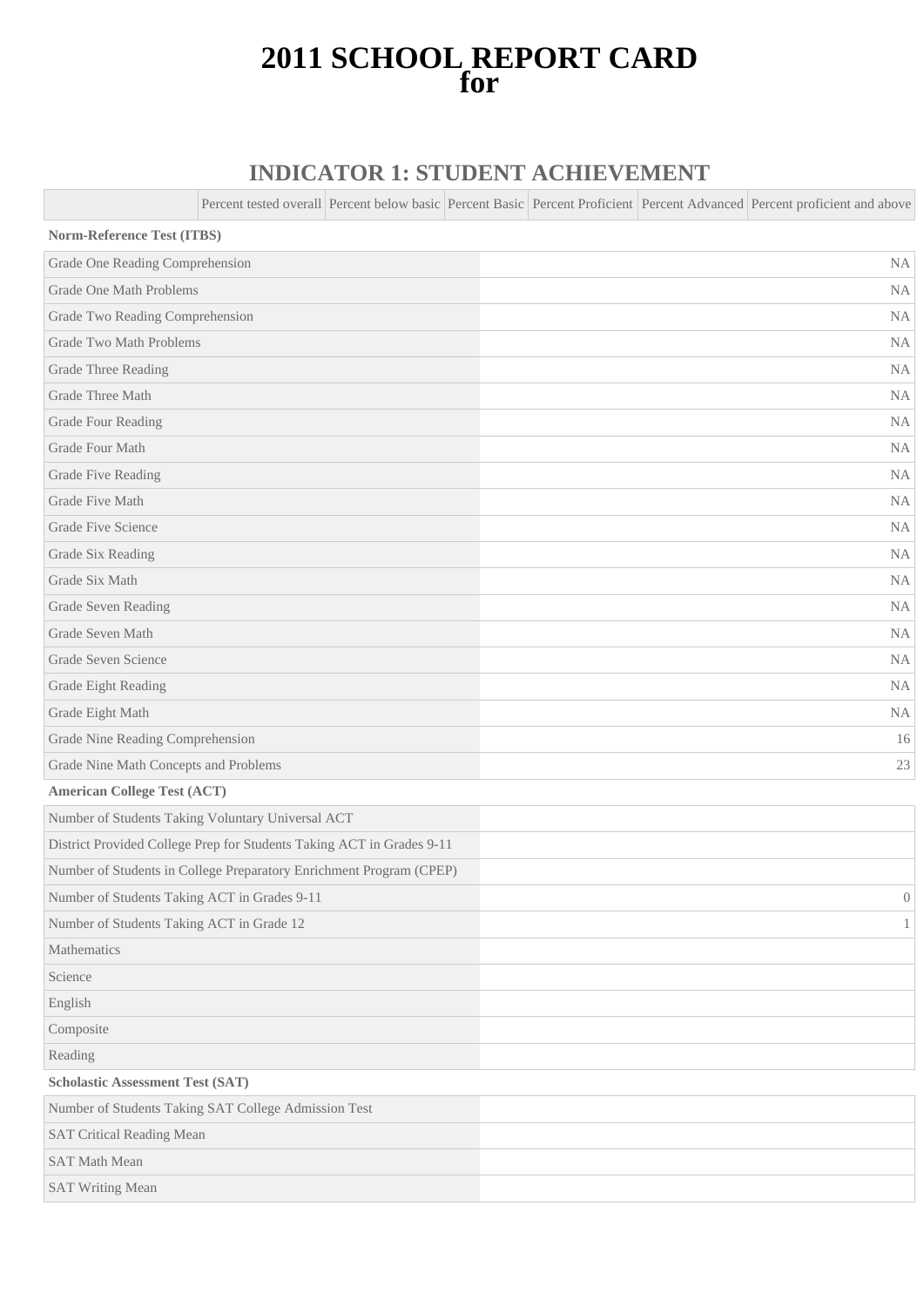#### **Advanced Placement Courses (AP)**

Number of Students Taking AP courses

Number of AP exams taken

Number of Exams scored 3,4 or 5

Number of Students Taking International Baccalaureate Courses

# **INDICATOR 2: SCHOOL PERFORMANCE**

#### **No Child Left Behind Met Adequate Yearly Progress (AYP)**

| Achieving Standards                        |                |
|--------------------------------------------|----------------|
| First Year Not to Meet Standards (Alert)   |                |
| Year One of Targeted School Improvement    |                |
| Year Two of Targeted School Improvement    |                |
| Targeted Corrective Action                 |                |
| Targeted Intensive School Improvement      |                |
| <b>Targeted Restructuring</b>              |                |
| Year One of Whole School Improvement       |                |
| Year Two of Whole School Improvement       |                |
| Whole School Corrective Action             |                |
| Whole School Intensive Improvement         |                |
| Whole School Intensive Restructuring       |                |
| <b>State Directed</b>                      |                |
| <b>Improvement School Rating (Gains)</b>   |                |
| Improvement School Rating (Gains)          | Does Not Apply |
| <b>Performance School Rating (Status)</b>  |                |
| Performance School Rating (Status)         |                |
| <b>Annual Accreditation Status</b>         |                |
| Accredited                                 | <b>YES</b>     |
| Accredited-Cited                           | N <sub>O</sub> |
| Accredited-Probationary                    | N <sub>O</sub> |
|                                            |                |
| Attendance rate                            | 95.6           |
|                                            |                |
| Dropout rate                               | 42.9           |
|                                            |                |
| <b>Combined Population Graduation Rate</b> | $18.2\,$       |
| African American Graduation Rate           | <b>RV</b>      |
| Hispanic Graduation Rate                   | <b>RV</b>      |
| Caucasian Graduation Rate                  | <b>RV</b>      |
| Economically Disadvantaged Graduation Rate | <b>RV</b>      |
| Limited English Proficient Graduation Rate | <b>RV</b>      |
| Students with a Disability Graduation Rate | ${\rm RV}$     |
|                                            |                |

Grade Inflation Rate \*This Indicator is not applicable to this school NA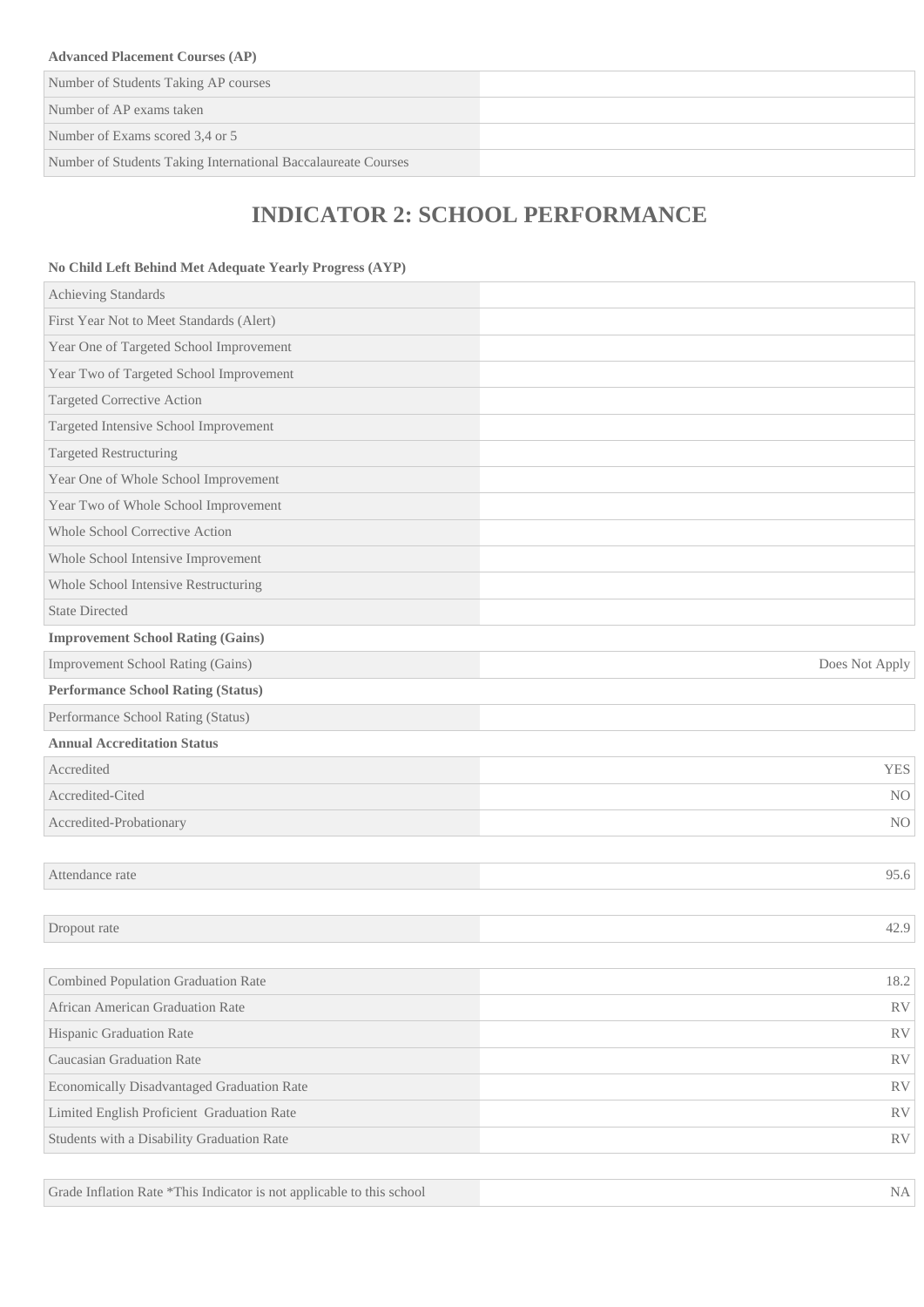October Enrollment 14

### **INDICATOR 3: RETENTION**

| Number of Students Retained at Grade One    | $\Omega$         |
|---------------------------------------------|------------------|
| Percent of Students Retained at Grade One   | $\Omega$         |
| Number of Students Retained at Grade Two    | $\overline{0}$   |
| Percent of Students Retained at Grade Two   | $\Omega$         |
| Number of Students Retained at Grade Three  | $\Omega$         |
| Percent of Students Retained at Grade Three | $\Omega$         |
| Number of Students Retained at Grade Four   | $\Omega$         |
| Percent of Students Retained at Grade Four  | $\overline{0}$   |
| Number of Students Retained at Grade Five   | $\left( \right)$ |
| Percent of Students Retained at Grade Five  | $\left( \right)$ |
| Number of Students Retained at Grade Six    | $\left( \right)$ |
| Percent of Students Retained at Grade Six   | $\left( \right)$ |
| Number of Students Retained at Grade Seven  | $\left( \right)$ |
| Percent of Students Retained at Grade Seven | $\Omega$         |
| Number of Students Retained at Grade Eight  | $\Omega$         |
| Percent of Students Retained at Grade Eight | $\overline{0}$   |

## **INDICATOR 4: SAFE & ORDERLY ENVIRONMENT**

| Discipline Policies Distributed to Parents | $\mathbf{V}$ |
|--------------------------------------------|--------------|
| Discipline Training Provided to Staff      | Y            |
| Parental Involvement Plan Adopted          | Y            |
| Expulsions                                 | $\Omega$     |
| Weapons Incidents                          | $\Omega$     |
| <b>Staff Assaults</b>                      | $\Omega$     |
| <b>Student Assaults</b>                    | 0            |

# **INDICATOR 5: TEACHER QUALITY**

| Percent of Teachers Completely Certified (Licensed)        | 100              |
|------------------------------------------------------------|------------------|
| Percent Teaching with Emergency/ Provisional Credentials   | $\left($         |
| Percent of Teachers with Bachelor's Degree                 | 27.8             |
| Percent of Teachers with Master's Degree                   | 66.7             |
| Percent of Teachers with Advanced Degree                   | $\left( \right)$ |
| <b>Teachers in High Poverty Schools</b>                    |                  |
| Percent of Classes not Taught by Highly Qualified Teachers | NA.              |
| <b>Teachers in Low Poverty Schools</b>                     |                  |
| Percent of Classes not Taught by Highly Qualified Teachers | NA.              |
| <b>Aggregate all Economic Levels</b>                       |                  |
| Percent of Classes not Taught by Highly Qualified Teachers | $\theta$         |